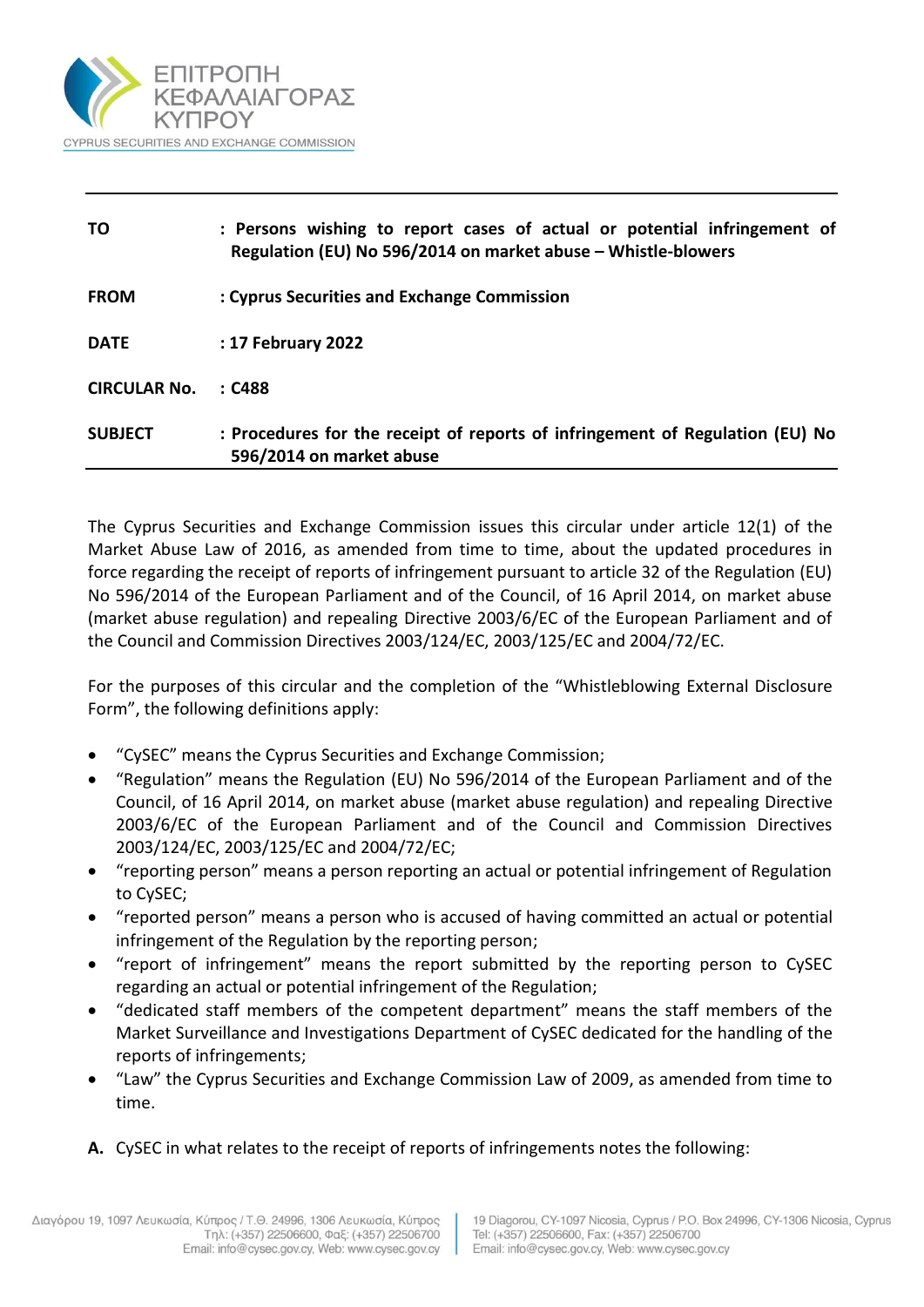- 1. The dedicated staff members of the competent department have been assigned with the following duties:
	- a) providing to any interested person with information on the procedures for reporting infringements;
	- b) receiving reports of infringements;
	- c) maintaining contact with the reporting person where the latter has identified him/her self.
- 2. A report of infringement can be submitted either by name or anonymously**.**
- 3. CySEC has the following communication channels for receiving a report of infringement and for contacting the dedicated staff members of the competent department:
	- a) Phone line: +357 22 506 750. When using this phone line, the conversations are recorded, only with the consent of the reporting person.
	- b) Electronic address: [whistleblowing](mailto:whistleblowing@cysec.gov.cy)**@**cysec**.**gov**.**cy
	- c) Postal address: Diagorou 19, 1097 Nicosia, Cyprus, for the attention of Market Surveillance and Investigations Department marked as "**CONFIDENTIAL**".
	- d) Arrangement of a physical meeting with the dedicated staff members of the competent department which can be scheduled following an oral request of the reporting person to the phone line set out in paragraph Α3a.
- 4. The reporting person may submit written report of infringement by completing the "Whistleblowing External Disclosure Form" (Appendix) and sending it through the communication channels set out in paragraphs Α3b και Α3c.
- 5. CySEC, in those cases in which the reporting person has disclosed his/her identity and has provided his/her contact details, may request:
	- a) in writing, to the postal or electronic address of the reporting person, or
	- b) orally, to the contact number provided from the reporting person, in case his/her postal or electronic address has not been provided,

to clarify the information reported or to provide additional information that is available to the reporting person.

- 6. CySEC upon receipt of an oral or written report of infringement, informs in writing the reporting person within how many days will be notified about the results of the inquiry to his/her postal or electronic address, if such has been provided, and ensures that the relevant notification will be sent within the timeframe set. In case that postal or electronic address has not been provided, CySEC provides the above information orally to the reporting person, given that a contact number has been provided. In case that the reporting person has not provided any contact details, he/she can be provided with the above information orally, by contacting the dedicated staff members of the competent department to the phone line set out in the provisions of paragraph A3a above.
- **B.** For the record-keeping of the reports of infringements received, the following apply: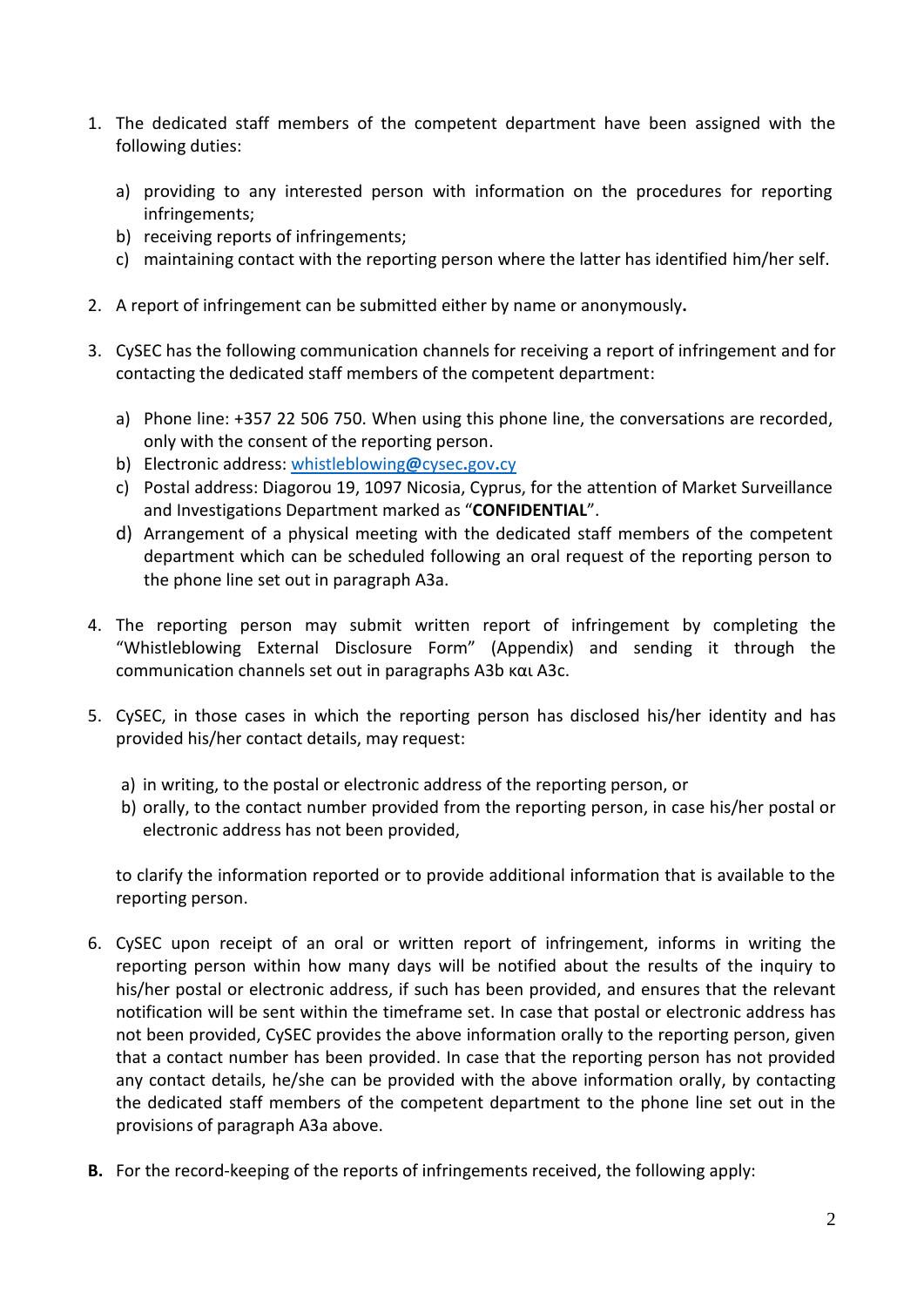- 1. CySEC promptly sends a receipt confirmation in relation to the receipt of written reports of infringements to the postal or electronic address indicated by the reporting person, unless the reporting person explicitly requested otherwise or CySEC reasonable believes that acknowledging receipt of a written report would jeopardise the protection of the reporting person's identity.
- 2. Where a telephone line is used for the reporting of infringements, with the exception of those cases in which the reporting person has not provided his/her consent for the recording of the conversation, CySEC has the right to document the oral reporting in the form of:
	- a) an audio recording of the conversation in a durable and retrievable form; or
	- b) a complete and accurate transcript of the conversation prepared by the dedicated staff members of the competent department.

In cases where the reporting person has disclosed his/her identity, CySEC offers the possibility to the reporting person to check, rectify and agree with the transcript of the call by signing it.

- 3. Where an unrecorded telephone line is used for reporting of infringements, as a result of not giving consent for the recording of the conversation, CySEC has the right to document the oral reporting in the form of accurate minutes of the conversation prepared by the dedicated staff members of the competent department. In cases where the reporting person has disclosed his/her identity, CySEC offers the possibility to the reporting person to check, rectify and agree with the minutes of the call by signing them.
- 4. Where a person requests a physical meeting with the dedicated staff members of the competent department for reporting an infringement, CySEC ensures that complete and accurate records of the meeting are kept in a durable and retrievable form. CySEC has the right to document the records of the physical meeting in the form of:
	- a) an audio recording of the conversation in a durable and retrievable form; or
	- b) accurate minutes of the meeting prepared by the dedicated staff members of the competent department.

In cases where the reporting person has disclosed his/her identity, CySEC offers the possibility to the reporting person to check, rectify and agree with the minutes of the meeting by signing them.

- **C.** With regards to the confidentiality regime applicable to the report of infringement, CySEC draws the attention of the reporting person to the following circumstances in which the confidential information of a reporting person may be published:
	- a) in the context of a civil or criminal or other legal proceeding or in the context of arbitration or out of court settlement, where CySEC is requested to provide evidence or give testimony or during the provision of statements in criminal or disciplinary proceedings,
	- b) in the context that CySEC lodges complaints to any other competent authorities, associations, organizations or bodies in the Republic or abroad,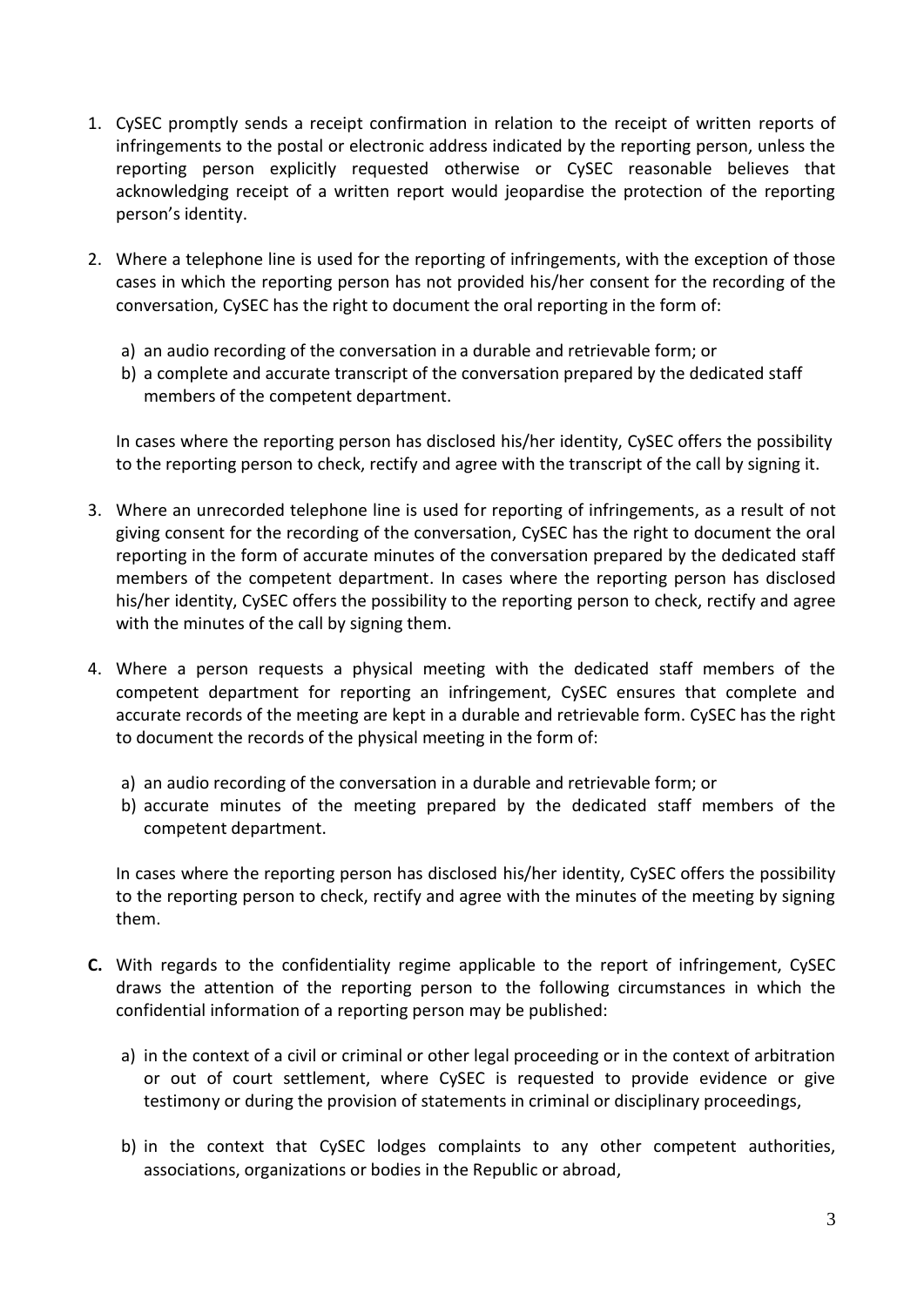c) in the context of the right to be heard of the reported person or any other person who is invited to representations to CySEC, giving access to such person to the information of the relevant administrative file.

It is emphasised that CySEC, in relation to the processing of personal data in the context of the report of infringement, complies with the Regulation 2016/679, on the protection of natural persons with regard to the processing of personal data and on the free movement of such data and Law providing for the Protection of Natural Persons with regard to the Processing of Personal Data and for the Free Movement of such Data of 2018. It is highlighted that personal data, in the context of the report of infringement, is kept for a maximum period of five years.

It is pointed out that, in accordance with article 6(6) of the Market Abuse Law of 2016 (N.102(I)/2016), a person providing information to CySEC, in accordance with the Regulation, is not considered to be infringing any restriction on disclosure of information imposed by contract or by any legislative, regulatory or administrative provision, nor will the said person have liability of any kind related to such disclosure.

Yours sincerely

Dr Georgos Theocharides Chairman of the Cyprus Securities and Exchange Commission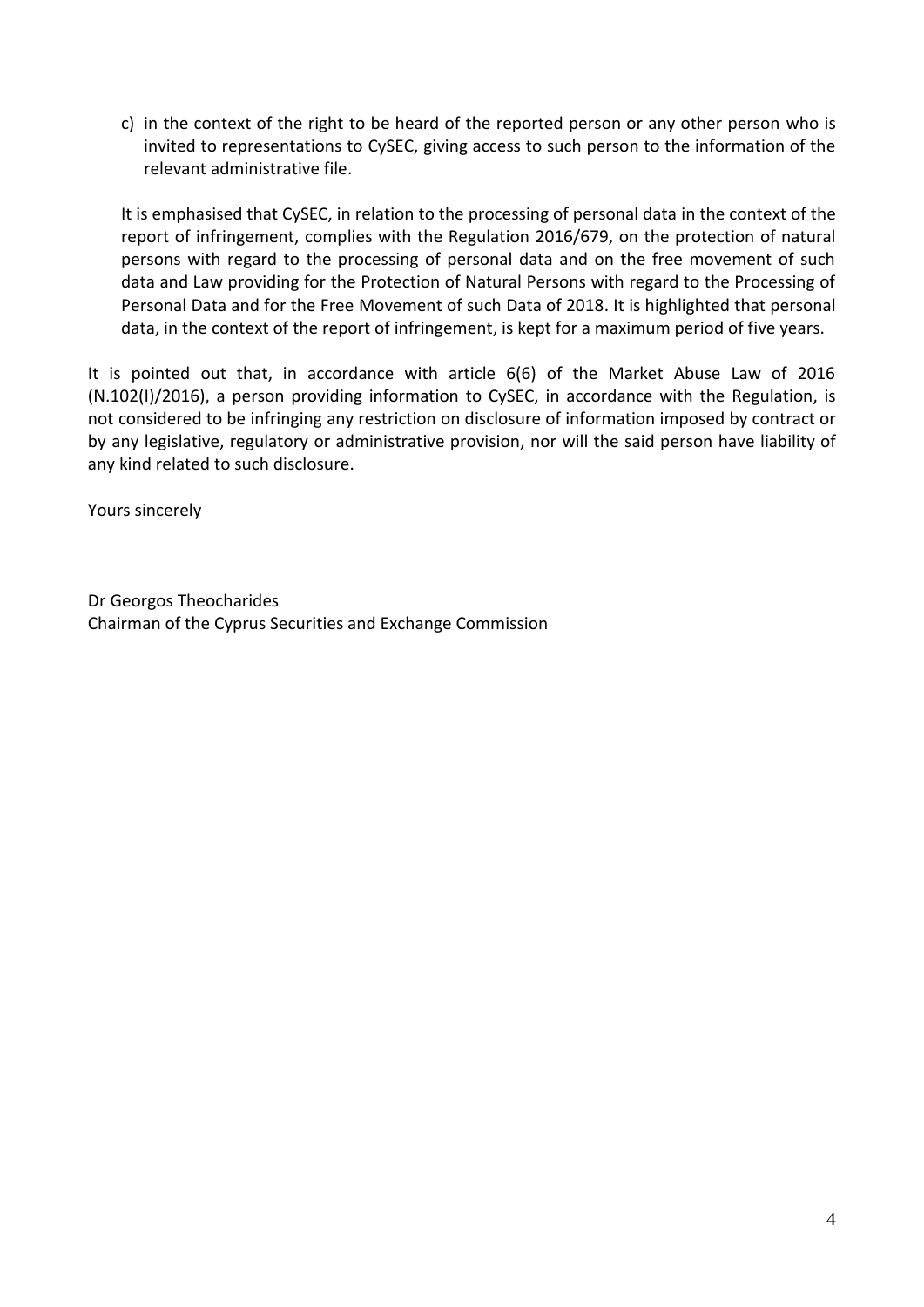

### **WHISTLEBLOWING EXTERNAL DISCLOSURE FORM**

The completed form must be submitted in electronic or paper format to the Department of Market Surveillance and Investigations of Cyprus Securities and Exchange Commission ("CySEC") to the following electronic or postal addresses respectively:

- **Electronic address:** [whistleblowing@cysec.gov.cy](mailto:whistleblowing@cysec.gov.cy)
- Postal address: 19 Diagorou Str. 1097, Nicosia, Cyprus for the attention of the Department of Market Surveillance and Investigations

| Have you made an internal disclosure within your organisation regarding this infringement?                                                                                                                |  |  |  |
|-----------------------------------------------------------------------------------------------------------------------------------------------------------------------------------------------------------|--|--|--|
| Yes $\Box$                                                                                                                                                                                                |  |  |  |
| Why are you making this disclosure to CySEC? (you must choose at least one of the below)<br>No information given on internal disclosure made.<br>1.<br>No action taken on internal disclosure made.<br>2. |  |  |  |
| please state the reason (you must choose at least one of the below)<br>No                                                                                                                                 |  |  |  |
| Members of the board of directors or senior management of the<br>$\mathbf{1}$ .<br>organisation are or may be involved.                                                                                   |  |  |  |
| Justified by the significance and urgency of the infringement.<br>2.                                                                                                                                      |  |  |  |
| Reasonable suspicion of discrimination.<br>3.                                                                                                                                                             |  |  |  |
| Likely that evidence will disappear or be concealed or destroyed.<br>4.                                                                                                                                   |  |  |  |
| Other exceptional circumstances (if yes, please provide details).<br>5.                                                                                                                                   |  |  |  |
|                                                                                                                                                                                                           |  |  |  |
|                                                                                                                                                                                                           |  |  |  |
|                                                                                                                                                                                                           |  |  |  |

Please provide the following information regarding each infringement in your organization.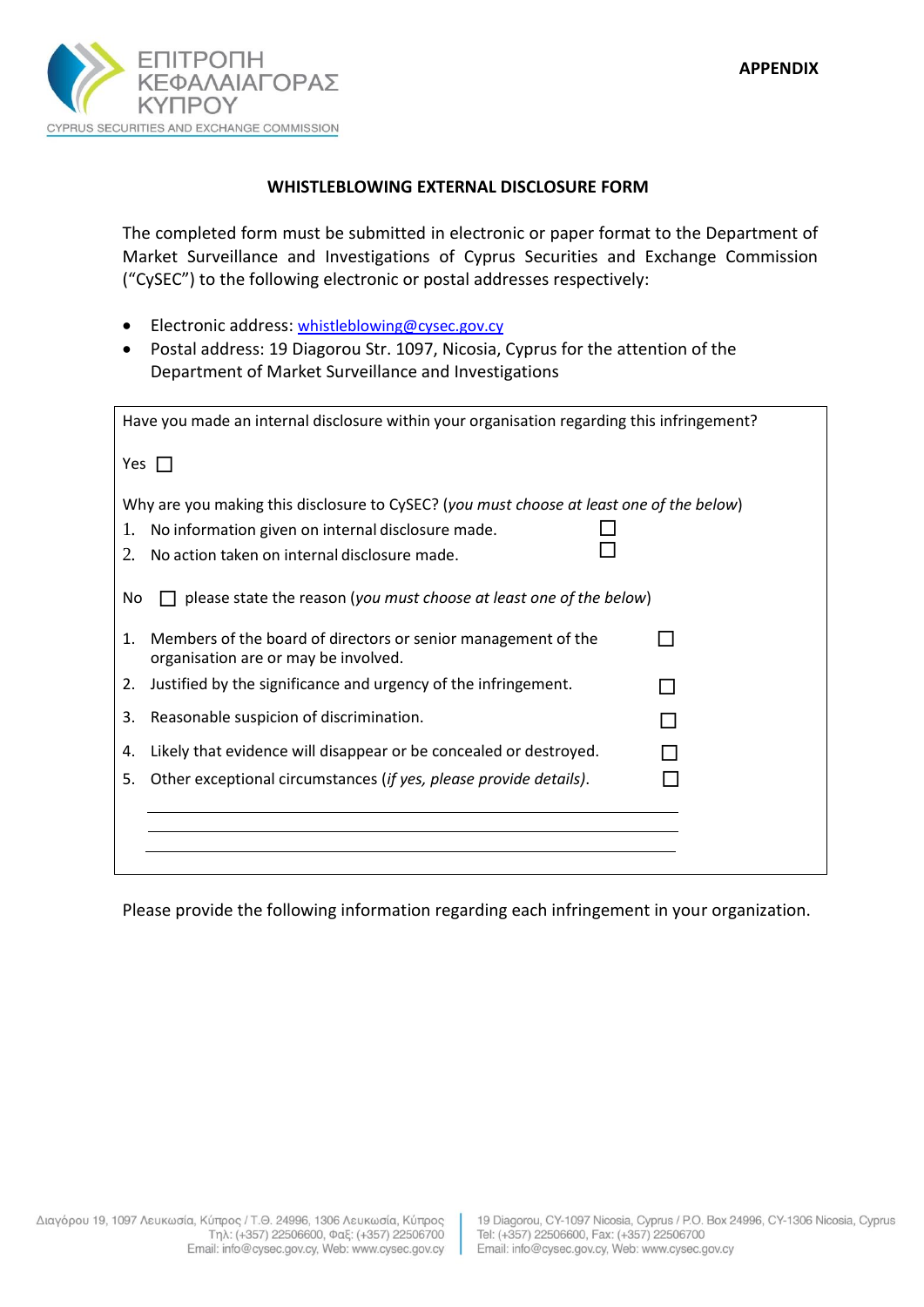#### **Reporting person's contact information**

(*This section may be left blank if the reporting persons wishes to remain anonymous*.)

- 1. Name and Surname:
- 2. Organisation:
- 3. Position:
- 4. Contact number:
- 5. E-Mail address:

#### **Reported person's information**

- 1. Name and Surname:
- 2. Position:
- 3. Organisation:
- 4. Contact number:
- 5. E-Mail address:

#### **Witness(es) information (***if any***)**

(*If there are more than three witnesses, give their details on separate pages*)

- 1. Name and Surname:
- 2. Position:
- 3. Organisation:
- 4. Contact number:
- 5. E-Mail address:
- 1. Name and Surname:
- 2. Position:
- 3. Organisation:
- 4. Contact number:
- 5. E-Mail address:
- 6. Name and Surname:
- 7. Position:
- 8. Organisation:
- 9. Contact number:
- 10. E-Mail address: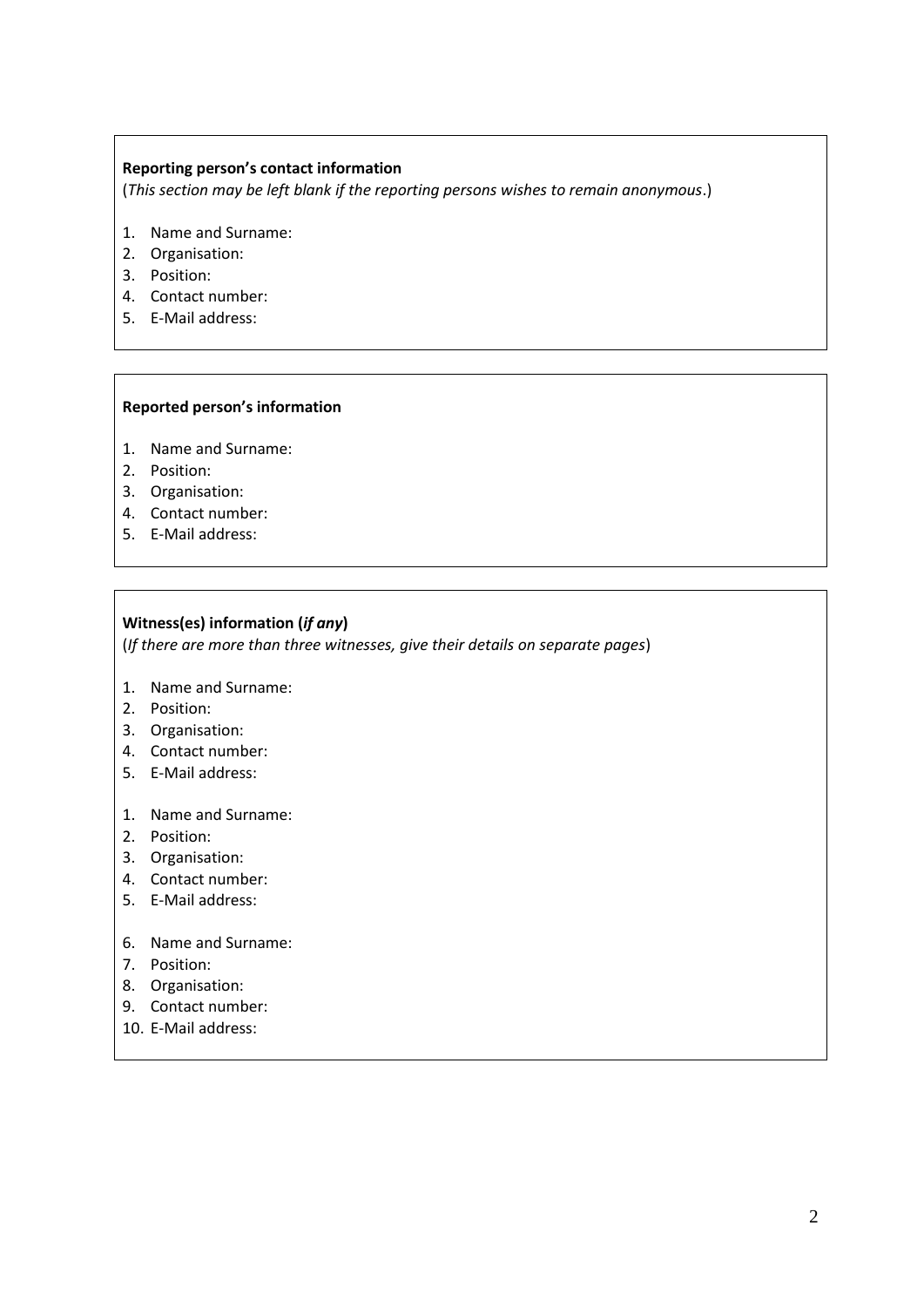#### **Disclosure of infringement**

| Briefly describe the infringement and how you came to know about it. If there is more than one |
|------------------------------------------------------------------------------------------------|
| infringement, number each infringement and use as many pages as necessary.                     |

1. Describe the infringement: 2. Who committed the infringement? 3. When did it happen and when did you notice it? 4. Where did it happen? 5. Is there any evidence that you can provide?

*You should not attempt to obtain evidence for which you do not have a right of access since reporting persons are disclosing parties and not investigators.*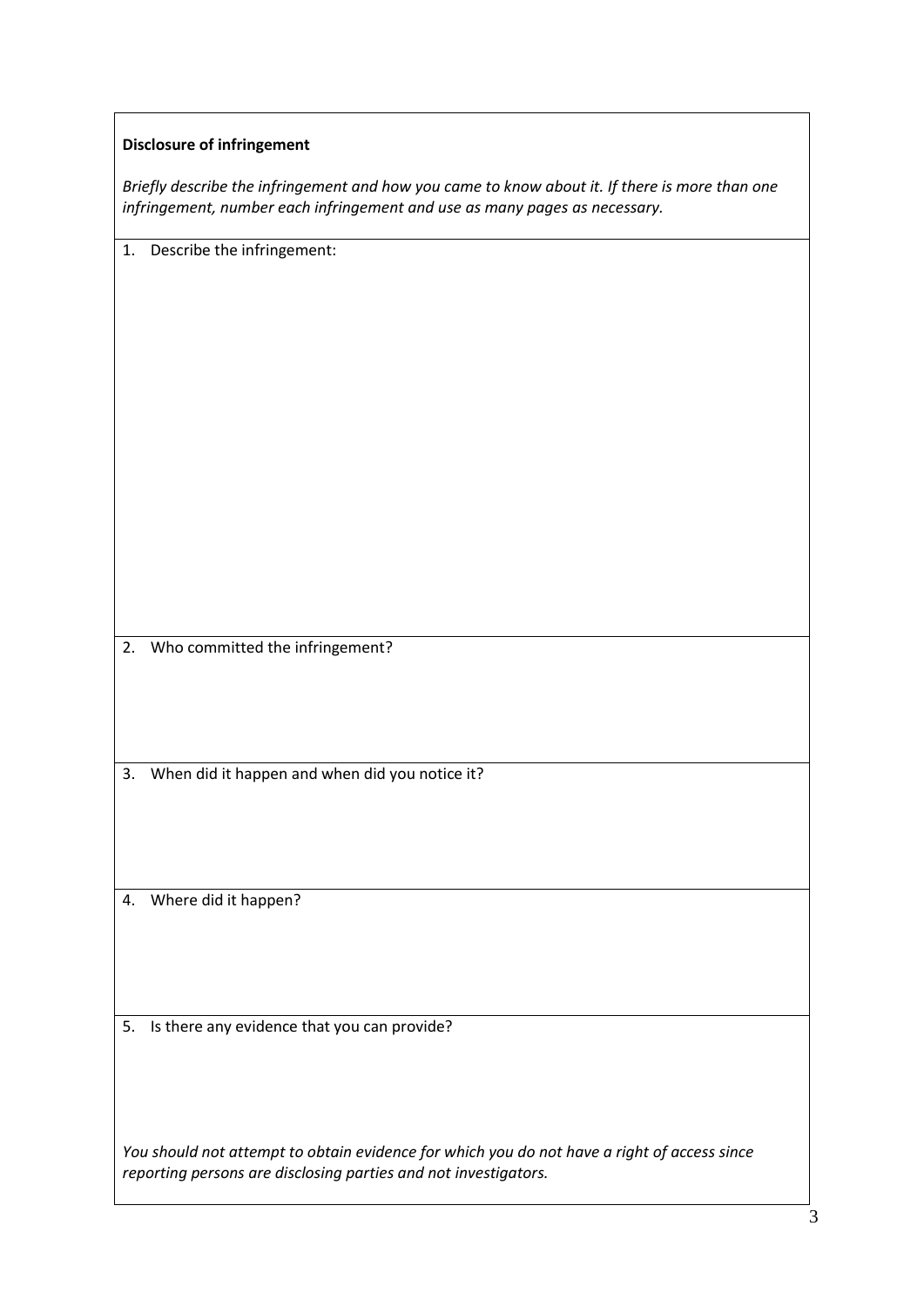6. Other persons involved other than the reported person(s) stated above:

7. Any other details or information which would assist in the investigation:

8. Additional comments:

**Date:** Signature: *(optional)*